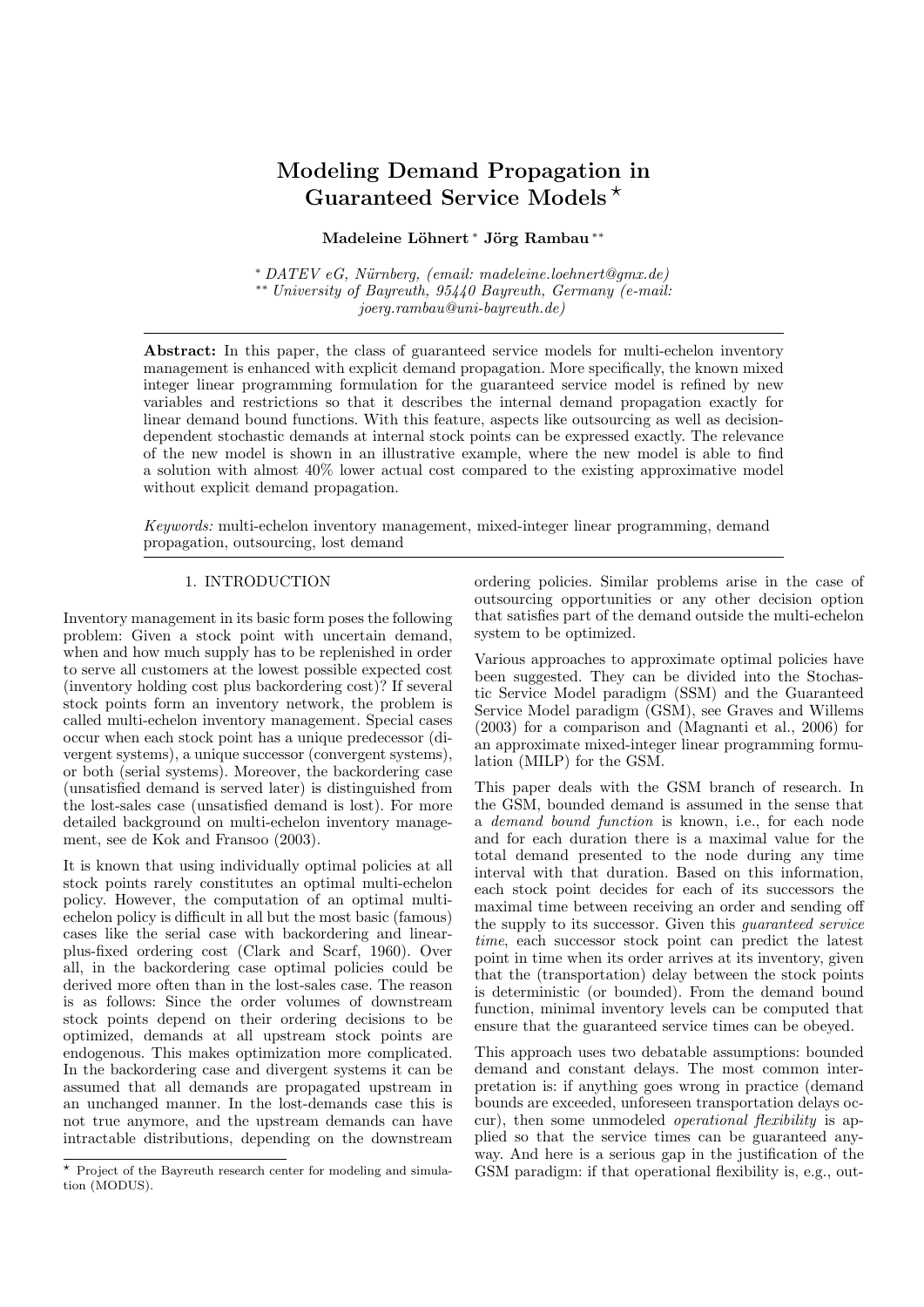sourcing demand to an external emergency supplier, then the demand propagation inside the inventory network is changed, and the internal demand bound functions derived from simple upstream propagation would overestimate the upstream demand.

In this paper, the GSM is enhanced with exact demand propagation. This can not only be applied to the GSM with explicit outsourcing or lost demands but also to the recent Stochastic GSM (SGSM), that was developed in order to explicitly account for outsourcing in scenarios with different demand bound functions and expediting in scenarios with different delays. The corresponding twostage stochastic MILP (2SMILP) was introduced by Rambau and Schade (2010) and further studied by Schade (2012) and Rambau and Schade (2014).

The main contribution of this paper is a new model, a 2SMILP, denoted by SGSM-DP, in which the demand propagation in the presence of outsourcing is captured exactly by explicit computation of demand bounds from the outsourcing decisions inside the model. In a small threeechelon example with five stock-points (three of which face exogenous demands) and three demand scenarios the new model improves the total expected cost by 40%. The downside is that the CPU time increases from around 10ms (SGSM) to slightly over 1s (SGSM-DP).

Remark: The problem of explicit demand propagation in the SGSM was preliminary investigated in the master's thesis by Löhnert  $(2016)$ ; the results in this paper are based on that thesis.

### 2. PROBLEM STATEMENT

Let  $G = (N, A)$  be a divergent inventory network, i.e., N is a set of *inventory nodes* and  $A \subseteq N \times N$  is a set of supply relations so that for each node  $j \in N$  there is at most one  $i \in N$  with  $(i, j) \in A$ . Moreover, let D be the leaves of the network, which correspond to the nodes with exogenous demands, called demand nodes. There are given deterministic demand bound functions  $\phi_i(x_i)$  at all nodes i that specify the maximal cumulative demands arriving in any time interval of length  $x_i$ . At the demand nodes these functions are exogenously given, and at upstream nodes they are accumulated from downstream demands. Since the network is divergent, this yields unique demand bound functions throughout. Moreover, there are *delays*  $L_i$  for the transports of supplies to nodes i. There are marginal holding costs of  $h_i > 0$  for inventory at node i. At each demand node *i* a duration  $\bar{s}_i^{\text{OUT}}$  specifies how long its end customers are prepared to wait (without incurring a backordering cost!) for an order to be fulfilled.

The idea of a guaranteed service model is to impose that the whole system delivers to all end customers in time. Then, no backordering cost is incurred, neither in demand nodes nor in internal nodes. Among all systems that can guarantee the service times for the end customers, a system is sought with minimal inventory holding costs for safety stock.

The independent decisions are *guaranteed (outgoing) service times*  $s_i^{\text{OUT}}$  for all nodes *i*. The meaning is that node *i* guarantees its successors that the time between receiving and delivering an order is at most  $s_i^{\text{OUT}}$ . The *guaranteed* 

ingoing service times  $s_i^{\text{IN}}$  are dependent auxiliary variables used to simplify the formulation of some constraints. They mean that node *i* need not wait any longer than  $s_i^{\text{IN}} + L_i$  for an order to arrive. The dependent variable  $x_i$  denotes maximal durations for which deliveries are taken from node *i*'s inventory. The material quantity  $y_i$  is the inventory needed to be able to deliver from stock all orders that arrive during  $x_i$  time units.

The original GSM MILP (Magnanti et al., 2006) reads as follows:

$$
\min \sum_{i \in N} h_i y_i \tag{1}
$$

$$
\quad \text{s.t.} \quad
$$

$$
s_i^{\text{OUT}} - \bar{s}_i^{\text{OUT}} \le 0 \qquad \qquad \forall i \in D \quad (2)
$$

$$
s_i^{\text{IN}} - s_j^{\text{OUT}} \ge 0 \qquad \forall (j, i) \in A \quad (3)
$$

$$
x_i - s_i^{\text{IN}} + s_i^{\text{OUT}} - L_i \ge 0 \qquad \forall i \in N \tag{4}
$$

$$
y_i - \phi_i(x_i) \ge 0 \qquad \forall i \in N \quad (5)
$$

$$
s_i^{\text{IN}}, s_i^{\text{OUT}}, x_i, y_i, q_i \ge 0 \qquad \forall i \in N \quad (6)
$$
  

$$
s_i^{\text{IN}} \circ \text{OUT } x_i, y_i \in \mathbb{Z} \qquad \forall i \in N \quad (7)
$$

$$
s_i^{\text{IN}}, s_i^{\text{OUT}}, x_i, y_i \in \mathbb{Z} \qquad \forall i \in N \qquad (7)
$$

The model is briefly explained in the following. The objective (1) measures the total holding cost per time unit for safety stock over all nodes. In particular, backordering costs are not considered. Constraint (2) bounds the guaranteed service times for each demand node by its customers' acceptable service times. Constraint (3) ensures that the ingoing service times at a node cannot be earlier than the outgoing service times of the supplier. Constraint (4) computes, from its given in- and outgoing guaranteed service times and the delays, the minimal amount of time units  $x_i$  that node i has to be able to deliver from its on-hand inventory. Constraint (5) transforms this quantity, by means of the demand bound functions, into a minimal necessary inventory level. Moreover, all variables are nonnegative, and all time units and quantities are considered integers. This corresponds to inventory networks storing expensive materials whose inventory levels are checked periodically, e.g., on a daily basis.

Note that this model is always feasible. For example, set  $s_i^{\text{OUT}} := 0$ . This has the meaning that each node must deliver the full demand to downstream nodes immediately. Then, setting  $x_i := L_i$  and  $y_i := \phi_i(x_i)$  for all i leads to a feasible, yet most probably expensive solution. This solution is called the "all"-solution, because each node guarantees to deliver "all" orders immediately from stock.

Given a feasible GSM solution, a corresponding replenishment policy is straight-forward: just order in each node  $i$ exactly the observed demand immediately. This order will arrive at most  $x_i$  time units later. Until then, the available on-hand inventory  $y_i$  is sufficient to keep the promised outgoing service time, as specified by  $s_i^{\text{OUT}}$ . Thus, each feasible solution leads to a feasible inventory management policy, and an optimal solution yields a policy that has minimal inventory holding costs for safety stock among all policies based on fixed guaranteed service times.

As discussed in the introduction, the bounded-demand assumption is very often interpreted as "usually fulfilled" so that in all remaining cases "operational flexibility" can be used to ensure the guaranteed service times. But what happens if for some time the demands exceed the demand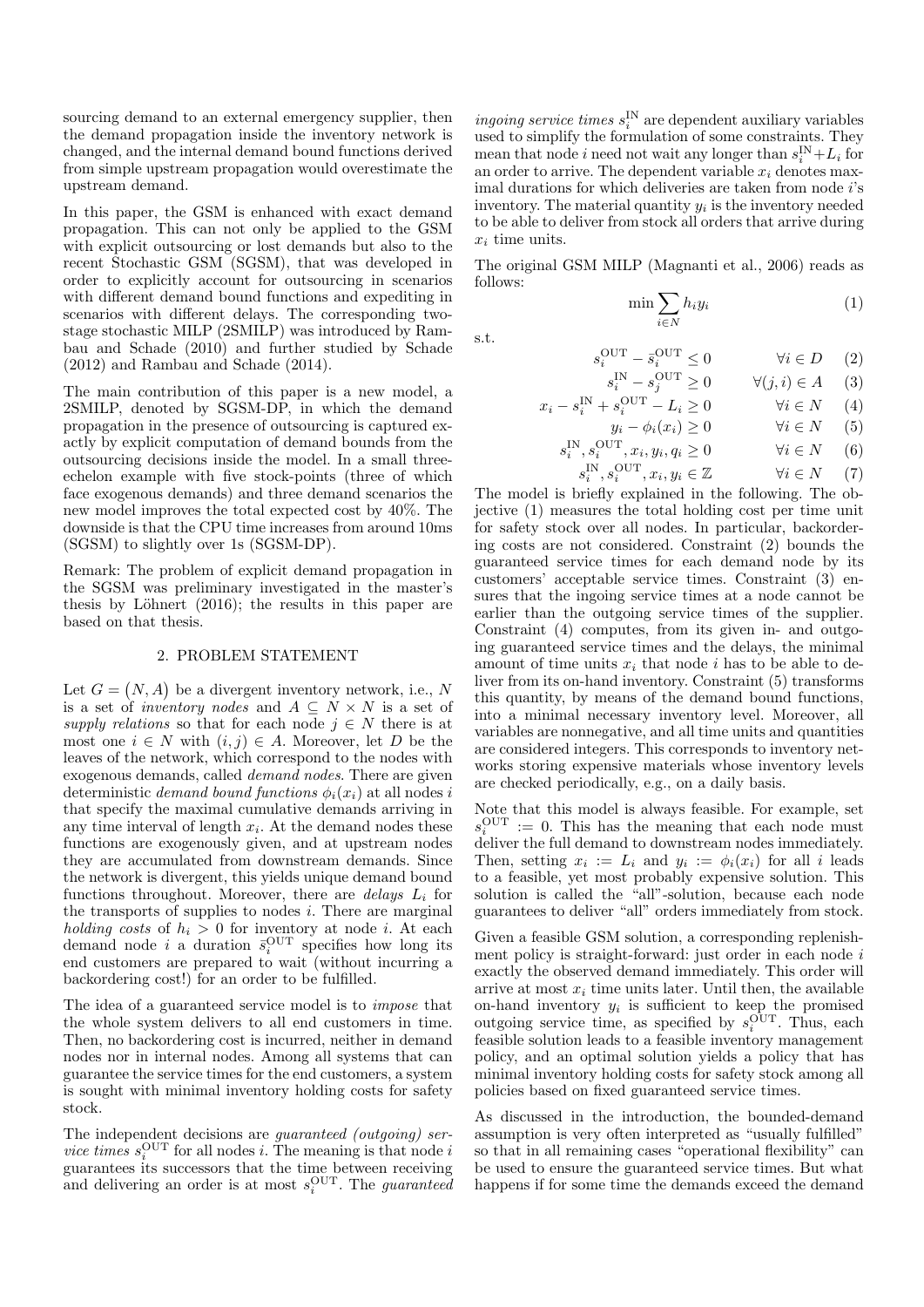bound functions and outsourcing is used as operational flexibility? Assume, the shortage in Constraint (5) is filled by outsourcing, and it shall be explicitly accounted for. Then it has to be specified how many pieces are ordered at a supplier outside the system. Denote by  $q_i$  the outsourcing quantity at node i at a marginal cost of  $c_i > 0$ . Then, this outsourcing decision can be incorporated into Constraint (5) as

$$
y_i + q_i - \phi_i(x_i) \ge 0,
$$
\n<sup>(5')</sup>

(Throughout the paper, we will use primed equation numbers for constraints modified from earlier constraints.) The total cost is then increased by  $\sum_{i\in N} c_i q_i$ . The resulting model is denoted by GSM-o:

$$
\min \sum_{i \in N} (h_i y_i + c_i q_i) \tag{1'}
$$

s.t.

$$
s_i^{\text{OUT}} - \bar{s}_i^{\text{OUT}} \le 0 \qquad \qquad \forall i \in D \tag{2}
$$

$$
s_i^{\text{IN}} - s_j^{\text{OUT}} \ge 0 \qquad \forall (j, i) \in A \tag{3}
$$

$$
x_i - s_i^{\text{IN}} + s_i^{\text{OUT}} - L_i \ge 0 \qquad \forall i \in N \tag{4}
$$

$$
y_i + q_i - \phi_i(x_i) \ge 0 \qquad \forall i \in N \qquad (5')
$$

$$
s_i^{\text{IN}}, s_i^{\text{OUT}}, x_i, y_i, q_i \ge 0 \qquad \forall i \in N \qquad (6')
$$

$$
s_i^{\text{IN}}, s_i^{\text{OUT}}, x_i, y_i, q_i \in \mathbb{Z} \qquad \qquad \forall i \in N \qquad (7')
$$

This model is always feasible by ignoring the outsourcing opportunity and using the "all"-solution.

Note, however, that now there is no clear way how to set the modified demand bound functions  $\phi_i$  at internal nodes. Formally, all demand bound functions are given as exogenous data, which does not match reality anymore, since the demand propagated upstream is possibly reduced by the downstream outsourcing decisions  $q_i$ . Thus, in its current form, the GSM-o (and for that matter, also the original GSM) is only an approximate model that can be used if there is no frequent use of operational flexibility in form of outsourcing. This is usually ensured by setting the demand bound function to a large quantile  $(> 90\%)$ of some normally distributed stochastic demand. This quantile is called the service level and is the fraction of the actual demand that has to be fulfilled from inventory. A large service level can be justified at end customer nodes. However, at internal nodes it is not so clear why maintaining a large service level should be the most efficient policy.

The situation is worse in the SGSM. The SGSM considers several demand scenarios characterized by individual demand bound functions and adapts the outsourcing quantity to the observed demand scenario. Thus, large outsourcing quantities occur naturally in the high-demand scenarios of the SGSM. And in these scenarios, the demand propagation of the model is not exact.



Fig. 1. An example network exhibiting the problem with demand propagation

Consider the following little example. The network together with the data except the demand bound functions is shown in Figure 1. Let the exogenous demand bound function at the demand node be  $\phi_2(x) = x$ . According to the usual a-priori demand propagation, this results in  $\phi_1(x)$  = x as well. Consider a choice of  $y_2 = 0, q_1 = 0$ , and  $s_1^{\text{OUT}} =$ 0, i.e., evaluate the cost of the good-looking decision where nothing is stored at the demand node (expensive marginal holding cost), where nothing is outsourced at the upstream node (expensive marginal outsourcing cost), and where all deliveries from the upstream inventory are immediate. In that case, Constraint (2) implies  $s_2^{\text{OUT}} = \bar{s}_2^{\text{OUT}} = 0$ , and, by Constraint (3),  $s_2^{\text{IN}} = 0$  holds as well. This results, by Constraint (4) in  $x_2 = L_2 = 1$  and  $x_1 = L_1 = 1$ . (Note that all variables are required to be non-negative.) Since  $y_2 = q_1 = 0$ , it follows, by Constraint  $(5')$ , that  $q_2 = y_1 = 1$ . The incurred cost of this solution is then  $c_2 + h_1 = 2$ . In reality, however, the upstream demand bound function in the presence of complete outsourcing at the demand node is actually identical to zero. Thus, in reality, whenever  $q_2 = 1$  we can afford  $y_1 = 0$ , leading to a cost of  $c_2 = 1$  for the same independent decisions, only half as much as predicted by the model. With little more effort examples can be constructed where the optimality of decisions is assessed incorrectly by the GSM-o.

Summary: For scenarios in which frequent outsourcing is preferable a more explicit, consistent model is needed. And this is the modeling problem posed in this paper. In the following, the GSM-o is enhanced with outsourcing with explicit demand propagation for linear demand bound functions of the form  $\phi_i(x_i) := \alpha_i x_i$ . The exact handling of more general demand bound functions is subject of research in progress.

#### 3. A GSM WITH OUTSOURCING AND DEMAND PROPAGATION

The construction works in two steps. First, a model with non-linear restrictions (GSM-NL) is derived, in which the number of pieces  $n_i$  ordered at node i per time unit by downstream nodes is explicitly computed. Second, the non-linear restrictions are linearized by means of extra binary variables with the so-called big-M-method (GSM-DP).

For this section it is assumed that  $x_i = 0$  implies  $q_i = 0$ , which is with no loss of generality because each feasible solution with  $x_i = 0$  and  $q_i > 0$  can be modified by setting  $q_i = 0$  maintaining feasibility at a reduced cost.

For the first step, consider the "sufficient inventory" inequality (5')  $y_i + q_i \ge \phi_i(x_i) := \alpha_i x_i$  for some  $\alpha_i \ge 0$ . For internal nodes, the demand shall be endogenously defined by propagation from downstream nodes. Thus, for internal nodes the *exogenous* demand rate per time unit  $\alpha_i$  (data) must be replaced by an *endogenous* demand rate  $n_i$  (a variable). This yields the non-linear sufficient-inventory inequality

$$
y_i + q_i \ge n_i x_i \tag{5''}
$$

for the required inventory at internal nodes.

In order to compute an upstream demand rate  $n_i$  from downstream outsourcing quantities  $q_j$  with  $(i, j) \in A$ , two cases are distinguished. If  $x_j = 0$ , then, by assumption,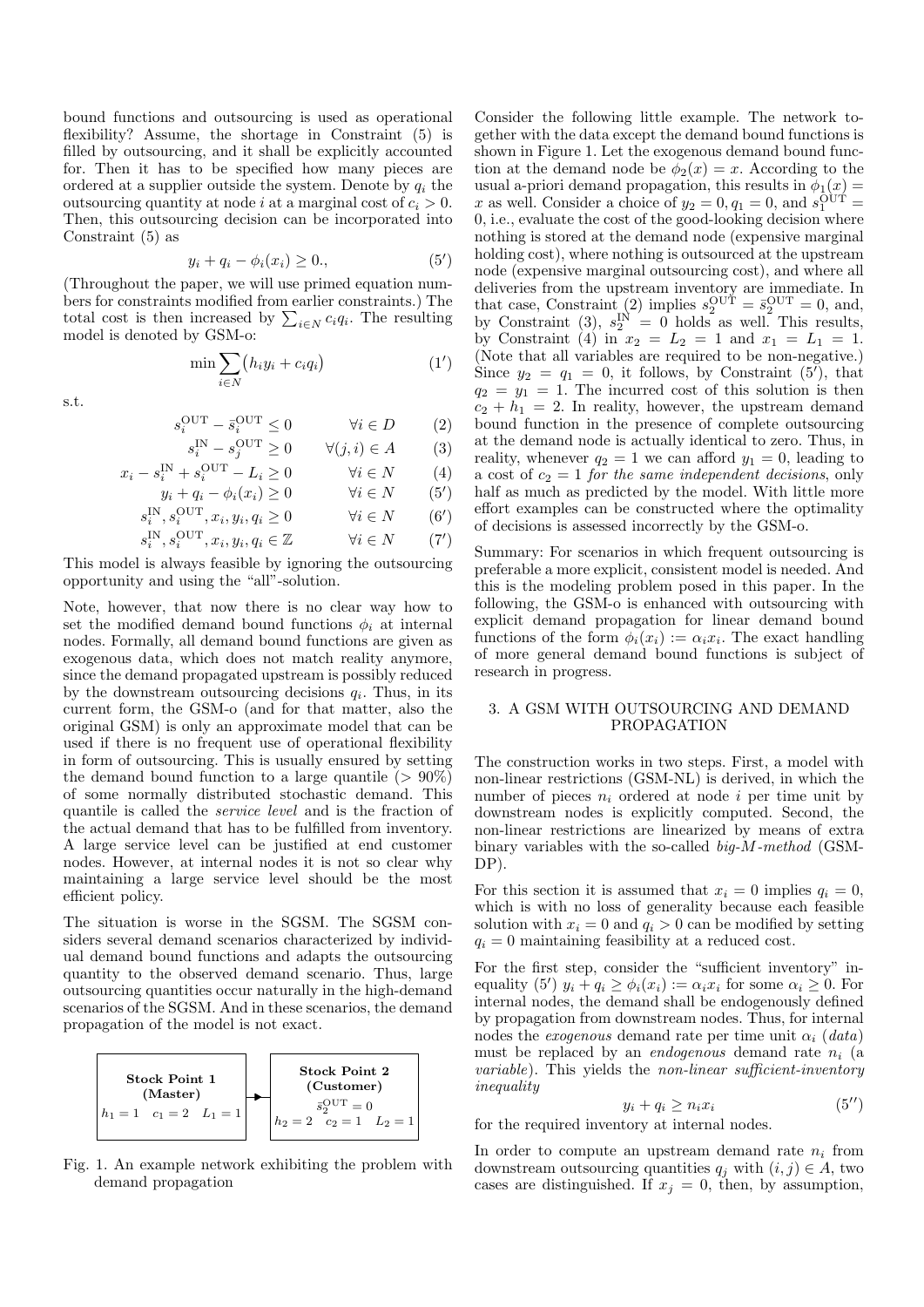no outsourcing happens, i.e.,  $q_j = 0$ , and, therefore, the unreduced demand rate is propagated upstream. Otherwise, the outsourcing quantity  $q_j$  is used to cover a part of the demand at j over a period of  $x_i$  time units. Thus, because of linear demand bound functions, the demand per time unit upstream at *i* is reduced by  $\frac{q_j}{x_j}$ . Summarizing this concept over all successors of node  $i$ , the *demand-rate* balance equations are obtained that are non-linear for all but the demand nodes:

$$
n_i = \alpha_i \qquad \qquad \forall i \in D, \quad (8)
$$

$$
n_i = \sum_{j:(i,j)\in A} n_j - \sum_{\substack{j:(i,j)\in A \\ x_j\neq 0}} \frac{q_j}{x_j} \qquad \forall i \in N \backslash D. \tag{9}
$$

The following non-linear GSM extension summarizes the model, which is denoted by GSM-o-NL:

$$
\min \sum_{i \in N} (h_i y_i + c_i q_i) \tag{1'}
$$

s.t.

$$
s_i^{\text{OUT}} - \bar{s}_i^{\text{OUT}} \le 0 \qquad \qquad \forall i \in D \qquad (2)
$$

$$
s_i^{\text{IN}} - s_j^{\text{OUT}} \ge 0 \qquad \forall (j, i) \in A \tag{3}
$$

$$
x_i - s_i^{\text{IN}} + s_i^{\text{OUT}} - L_i \ge 0 \qquad \forall i \in N \qquad (4)
$$

$$
y_i + q_i - n_i x_i \ge 0 \qquad \forall i \in N \quad (5'')
$$
  

$$
n_i = \alpha_i \qquad \forall i \in D \quad (8)
$$

$$
n_i - \sum_{j:(i,j)\in A} n_j + \sum_{\substack{j:(i,j)\in A \\ x_j\neq 0}} \frac{q_j}{x_j} = 0 \qquad \forall i \in N \setminus D \tag{9}
$$

$$
s_i^{\rm IN}, s_i^{\rm OUT}, x_i, y_i, q_i, n_i \geq 0 \qquad \qquad \forall i \in N \quad \ \ (6^{\prime \prime})
$$

$$
s_i^{\text{IN}}, s_i^{\text{OUT}}, x_i, y_i, q_i \in \mathbb{Z} \qquad \forall i \in N \qquad (7')
$$

Again, ignoring the outsourcing opportunity, i.e., imposing  $q_i = 0$  combined with the "all"-solution (always deliver the full demand from inventory immediately) is a feasible solution for this model.

Next, the GSM-o-NL is linearized. The main idea is as follows: if  $x_i$  were a constant in all restrictions, then the system of restrictions would be linear. Since  $x_i$  is an integer, all possible cases  $(x_i = k, k \in K)$  can be classified by the possible values of  $x_i$ . The respective cases are then indicated by additional binary multiple-choice variables  $z_{ik}$ , exactly one of which has to be set to one, formally:

$$
\sum_{k=0}^{K} z_{ik} = 1 \,\forall i \in N. \tag{10}
$$

If  $z_{ik} = 1$ , then node i is prepared to cover demand for  $x_i = k$  time units from its inventory  $y_i$ . The maximal k needed, i.e., the maximal time to wait for an order to arrive, can be estimated by the sum of all delays  $L_j$  on a directed path to  $i$  in the inventory network. Denote by  $k_{\text{max}}$  this upper bound on k, and let  $K := \{0, 1, \ldots, k_{\text{max}}\}$ be the set of all  $k$  to be considered in the model. We can recover  $x_i$  from the  $z_{ik}$  formally as follows:

$$
\sum_{k=0}^{K} kz_{ik} = x_i \,\forall i \in N. \tag{11}
$$

Note that  $k_{\text{max}}$  multiplied by the sum of all end customer demand rates downstream of  $i$  is an estimate for the maximal possible shortage that can be experienced in

node *i*. Let  $M_i^{big}$  denote this maximal possible shortage. Then  $n_i x_i - (y_i + q_i) \leq M_i^{big}$  in any optimal solution. Constraint  $(5^{17})$  can therefore be expressed using the constant k and  $z_{ik}$  instead of the  $x_i$  by the linear constraint

$$
n_i k - (y_i + q_i) \le (1 - z_{ik}) M_i^{big}.
$$
 (5'')

Indeed: Whenever  $x_i = k$ , then  $z_{ik} = 1$ , and thus the right-hand side evaluates to zero. The quantity  $n_i k$  is the maximal required amount of material in node  $i$  during  $k$ time units. This should not exceed the available material in node *i*, which is  $y_i + q_i$ . Whenever  $x_i \neq k$ , then  $z_{ik} = 0$ , and the right hand side evaluates to  $M_i^{big}$ , which is so large that the inequality becomes redundant.

Contraint (9) can be linearized using an additional variable  $n_{ij}$  for the demand rate propagated from j to i. The total demand arriving at node  $i$  is consequently

$$
n_i = \sum_{j:(i,j)\in A} n_{ij} \,\,\forall i \in N \backslash D. \tag{9'}
$$

It is required that the outsourcing quantities  $q_i$  are exactly the difference between downstream demand at  $j$  and the propagated demand from  $j$  to  $i$  accumulated over  $k$  time units. This can be ensured by the conditional equation  $q_i = (n_i - n_{ij})k$  whenever  $z_{ik} = 1$ . This conditional equation can be reformulated by using the same big-M technique as above separately for the implied conditional inequalities  $q_j \leq (n_j - n_{ij})k$  and  $-q_j \leq -(n_j - n_{ij})k$ whenever  $z_{ik} = 1$ . This results in the two linear inequalities

$$
q_j - (n_j - n_{ij})k \le (1 - z_{jk})M_j^{big}, \qquad (9')
$$

$$
-q_j + (n_j - n_{ij})k \le (1 - z_{jk})M_j^{big}.
$$
 (9'c)

If  $k = 0$ , the propagated demand rates have yet to be tied to the downstream demand rates. In that case  $q_i = 0$ , and

$$
n_j - n_{ij} \le q_j \ \forall (i, j) \in A,
$$
\n(9'd)

enforces that the demand rate is propagated completely upstream. Note that for  $k \geq 1$  this constraint is redundant, in particular valid, so that no "big-M" is needed.

The complete resulting model with demand propagation, denoted by GSM-o-DP, reads as follows:

$$
\min \sum_{i \in N} (h_i y_i + c_i q_i) \tag{1'}
$$

s.t.

$$
s_i^{\text{OUT}} - \bar{s}_i^{\text{OUT}} \le 0 \qquad \qquad \forall i \in D \qquad (2)
$$
  

$$
s_i^{\text{IN}} - s_i^{\text{OUT}} > 0 \qquad \qquad \forall i \in D \qquad (3)
$$

$$
s_i^{\text{IN}} - s_j^{\text{OUT}} \ge 0 \qquad \forall (j, i) \in A \qquad (3)
$$
  

$$
x_i - s_i^{\text{IN}} + s_i^{\text{OUT}} - L_i \ge 0 \qquad \forall i \in N \qquad (4)
$$
  

$$
n_i k - (y_i + q_i)
$$

$$
-(1-z_{ik})M_i^{big} \le 0 \qquad \forall i \in N, \forall k \in K \quad (5^{\prime\prime\prime})
$$

$$
n_i = \alpha_i \qquad \qquad \forall i \in D \qquad (8)
$$

$$
n_i - \sum_{j:(i,j)\in A} n_{ij} = 0 \qquad \forall i \in N \backslash D \quad (9'a)
$$

$$
q_j - (n_j - n_{ij})k
$$
  
- (1 - z\_{jk})
$$
M_j^{big} \le 0 \qquad \forall (i, j) \in A,
$$
  

$$
\forall k \in K \quad (9')_1
$$

$$
-q_j + (n_j - n_{ij})k
$$
  
-  $(1 - z_{jk})M_j^{big} \le 0$   $\forall (i, j) \in A$ ,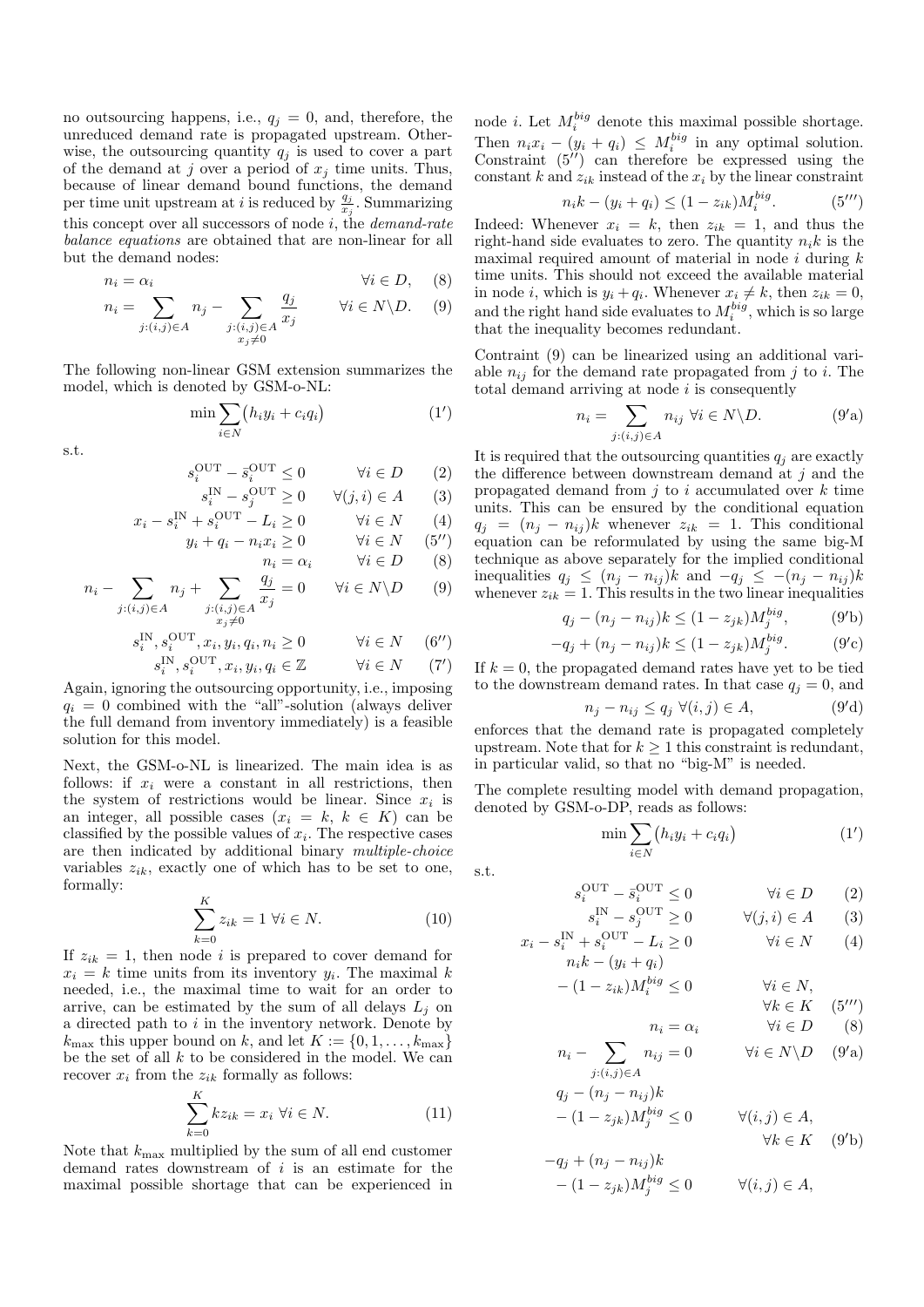$$
\forall k \in K \quad (9'c)
$$
  

$$
n_j - n_{ij} - q_j \le 0 \qquad \forall (i, j) \in A \quad (9'd)
$$

$$
\sum_{k=0}^{K} z_{ik} = 1 \qquad \qquad \forall i \in N \qquad (10)
$$

$$
x_i - \sum_{k=0}^{K} k z_{ik} = 0 \qquad \forall i \in N \qquad (11)
$$

$$
s_i^{\text{IN}}, s_i^{\text{OUT}}, x_i, y_i, q_i, n_i, n_{ij} \ge 0 \qquad \qquad \forall i \in N \qquad (6'')
$$

$$
s_i^{\text{IN}}, s_i^{\text{OUT}}, x_i, y_i, q_i \in \mathbb{Z} \qquad \forall i \in N \qquad (7')
$$
  

$$
z_{ik} \in \{0, 1\} \qquad \forall i \in N
$$

$$
\forall k \in K \qquad (12)
$$

 $\boldsymbol{n}$ 

s

In the same way as above, the "all"-solution without outsourcing is feasible for this model.

This model can be extended to the stochastic model SGSM in the same way as the GSM-o was extended to the original SGSM. To this end, consider a finite set of demand scenarios  $\omega \in \Omega$  with probabilities  $p^{\omega}$ . The demand bound functions at the demand nodes are now scenariodependent linear functions and are given by  $\alpha_i^{\omega} x_i$ . The guaranteed service times  $s_i^{\text{OUT}}$  and  $s_i^{\text{IN}}$ , the times to deliver from inventory  $x_i$  and the inventory level decisions  $y_i$  in the SGSM-DP are considered as here-and-now decisions, i.e., they have to be taken without knowing the realized scenario. The outsourcing quantities  $q_i^{\omega}$  are considered as wait-and-see decisions that can be taken as soon as the scenario has realized. Consequently, also the propagated demand quantities  $n_i^{\omega}$ ,  $n_{ij}^{\omega}$  are both scenario dependent.

The resulting two-stage stochastic mixed-integer linear program with recourse, which is denoted by SGSM-DP, that minimizes expected total costs is obtained from the GSM-o-DP as follows: for each wait-and-see decision variable introduce a copy for each scenario  $\omega \in \Omega$ . All constraints that contain a wait-and-see decision variable are then required to hold for each scenario  $\omega \in \Omega$ . The result is summarized in the following model, where the equation numbers with a superscript " $\omega$ " reflect a constraint that now has to hold in each scenario:

$$
\min \sum_{i \in N} \left( h_i y_i + \sum_{\omega \in \Omega} p^{\omega} c_i q_i^{\omega} \right) \tag{1'}
$$

$$
\, \mathrm{s.t.} \,
$$

$$
s_i^{\text{OUT}} - \bar{s}_i^{\text{OUT}} \le 0 \qquad \qquad \forall i \in D \qquad (2)
$$
  

$$
s_i^{\text{IN}} - s_j^{\text{OUT}} \ge 0 \qquad \qquad \forall (j, i) \in A \qquad (3)
$$

$$
x_i - s_i^{\text{IN}} + s_i^{\text{OUT}} - L_i \ge 0 \qquad \forall i \in N \qquad (4)
$$
  

$$
n_i^{\omega} k - (y_i + q_i^{\omega})
$$

$$
n_i \kappa - (y_i + q_i)
$$
  
- 
$$
(1 - z_{ik})M_i^{big} \le 0
$$
 
$$
\forall i \in N,
$$
  

$$
\forall k \in K,
$$

$$
n_i^{\omega} = \alpha_i^{\omega} \qquad \qquad \forall \omega \in \Omega \qquad (5^{\prime\prime\prime\omega})
$$

$$
\forall i \in D, \qquad \forall \omega \in \Omega \qquad (8^{\omega})
$$

$$
q_j^{\omega} - (n_j^{\omega} - n_{ij}^{\omega})k
$$
  
\n
$$
- (1 - z_{jk})M_j^{big} \le 0 \qquad \forall (i, j) \in A,
$$
  
\n
$$
\forall k \in K,
$$
  
\n
$$
-q_j^{\omega} + (n_j^{\omega} - n_{ij}^{\omega})k
$$
  
\n(9'b<sup>\omega</sup>)

$$
-(1-z_{jk})M_j^{big} \le 0 \qquad \forall (i,j) \in A,
$$

$$
\forall k \in K, \forall \omega \in \Omega \qquad (9'c^{\omega})
$$

$$
n_j^{\omega} - n_{ij}^{\omega} - q_j^{\omega} \le 0 \qquad \forall (i, j) \in A,
$$

$$
\forall \omega \in \Omega \qquad (9'd^{\omega})
$$
  

$$
i^{\omega} - \sum_{j:(i,j) \in A} n_{ij}^{\omega} = 0 \qquad \forall i \in N \backslash D,
$$

 $\forall \omega \in \Omega$  $(9'a^{\omega})$ 

$$
\sum_{k=0}^{K} z_{ik} = 1 \qquad \qquad \forall i \in N \qquad (10)
$$

$$
x_i - \sum_{k=0}^{K} k z_{ik} = 0 \qquad \forall i \in N \qquad (11)
$$

$$
\begin{aligned}\n\lim_{i} \mathbf{S}_{i}^{\text{OUT}}, & \mathbf{S}_{i}^{\text{OUT}}, & \mathbf{x}_{i}, & \mathbf{y}_{i} \ge 0 \\
& \mathbf{q}_{i}^{\omega}, & \mathbf{n}_{i}^{\omega}, & \mathbf{n}_{ij}^{\omega} \ge 0\n\end{aligned}\n\qquad\n\begin{aligned}\n\forall i \in N \quad (6^{\prime\prime\prime}) \\
\forall i \in N, \\
\forall \omega \in \Omega \quad (6^{\prime\prime\prime\omega})\n\end{aligned}
$$

$$
s_i^{\text{IN}}, s_i^{\text{OUT}}, x_i, y_i \in \mathbb{Z} \qquad \qquad \forall i \in N \qquad (7'')
$$
  

$$
q_i^{\omega} \in \mathbb{Z} \qquad \qquad \forall i \in N
$$

$$
\forall \omega \in \Omega \qquad (7''^{\omega})
$$

$$
z_{ik} \in \{0, 1\} \qquad \forall i \in N,
$$

 $\forall k \in K$  (12)

Once more, the "all"-solution with no outsourcing is feasible; this time each node must set  $y_i$  to the maximal demand over  $x_i = L_i$  time units among all scenarios in order to be able to deliver from stock under all circumstances.

Now, in each scenario the individually specified outsourcing decisions lead to the exact endogenously derived upstream demand rates.

#### 4. EXAMPLE

In the following the impact of the enhanced model SGSM-DP is illustrated for a still small example by Löhnert (2016). The example network together with all input data is displayed in Figure 2. For the SGSM, the internal demands in each scenario are approximated by the complete accumulated downstream demand. For the SGSM-DP internal demands are computed by the model. In the Table 1, the resulting cost of the original SGSM model by Rambau and Schade (2014) is compared to the cost of the new SGSM-DP model. Note that the SGSM's suggestions for outsourcing need only be implemented (and payed) in reality if there really is a shortage given the inventory levels. Since the SGSM overestimates demands in the presence of outsourcing downstream, some upstream outsourcing might turn out to be superfluous. Thus, two cost values are presented for the SGSM solution: the model cost and the actual cost. The actual cost of the original SGSM is computed by fixing the here-and-now decisions (service times  $s_i$ , durations  $x_i$ , and inventories  $y_i$ ) of the SGSM in the SGSM-DP. The model cost and the actual cost of the SGSM is then compared with the model cost of the SGSM-DP. The computations were performed on a Dell VOSTRO 3450 Laptop with (Intel i5-2410M, 64bit, 2.30GHz, 4GB RAM, Windows 7 Professional) using the free MILP solver SCIP (Gamrath et al., 2016). It can be seen that the original SGSM's model cost (optimal objective function value of the SGSM) overestimates the actual cost of its strategic inventory decisions (objective function value of